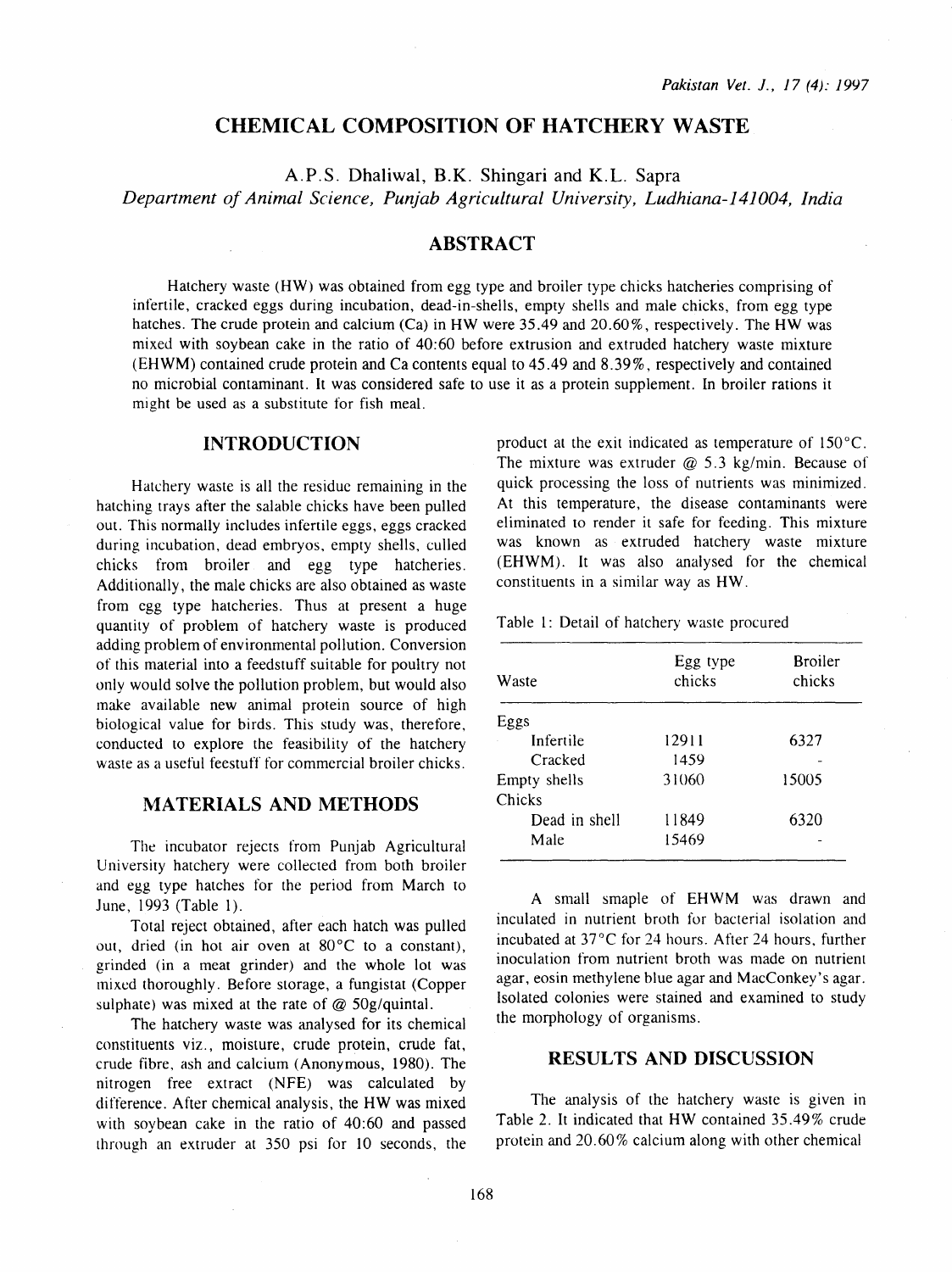| Feed ingredients                     | Dry<br>matter | Crude<br>protein | Ether<br>extract | Crude<br>fibre | Ash   | Nitrogen<br>free extract | Calcium |
|--------------------------------------|---------------|------------------|------------------|----------------|-------|--------------------------|---------|
| Maize                                | 89.13         | 9.00             | 3.66             | 2.63           | 1.31  | 83.40                    | 0.02    |
| Soybean cake                         | 90.49         | 52.19            | 1.47             | 3.66           | 5.76  | 36.92                    | 0.32    |
| Fish meal                            | 89.49         | 40.68            | 4.58             | 1.03           | 20.80 | 32.91                    | 7.03    |
| Hatchery waste*                      | 94.66         | 35.49            | 11.43            | 6.37           | 25.40 | 21.31                    | 20.60   |
| Extruded hatchery<br>waste mixture** | 92.16         | 45.59            | 4.24             | 9.19           | 8.27  | 32.71                    | 8.39    |

Table 2: Chemical composition of feed ingredients (% DM basis) used in experimental ration.

\*Hatchery waste was a mixture of infertile eggs; dead in shells; empty shells from broiler and egg type hatchery and male egg type chicks.

\*\*Extruded hatchery waste mixture was prepared from dried hatchery waste and soybean cake mixed in a ratio 40:60 before extrusion.

| Chemical<br>constituent | Wisman<br>(1964) | Panda<br>et al.<br>(1965) | Panda<br>(1977) | Vandepopuliere<br>(1983) | Ilian and<br>Salman<br>(1986) | Kundu<br>et al.<br>(1986) | Ristic<br>et al.<br>(1986) |
|-------------------------|------------------|---------------------------|-----------------|--------------------------|-------------------------------|---------------------------|----------------------------|
| Mosture                 | ---              | 8.08                      | 9.38            | 65.00                    | ---                           | ---                       | 8.00                       |
| Crude protein           | 26.00            | 31.10                     | 30.52           | 22.20                    | 22.80                         | 42.26                     | 22.40                      |
| Crude Fat               | 11.40            | 30.10                     | 21.60           | 9.90                     | --                            | 42.15                     | 3.70                       |
| Crude Fibre             |                  | $---$                     | 0.19            | $- - -$                  | $---$                         | 0.96                      | 0.40                       |
| <b>NFF</b>              | ---              |                           |                 |                          | ---                           | 10.13                     | 12.10                      |
| Total Ash               | 33.74            | 25.90                     | ---             |                          | ---                           | 3.90                      | 53.40                      |
| Acid Insoluble          | $- - -$          |                           | 0.55            | ---                      | ---                           |                           |                            |
| Ash                     |                  |                           |                 |                          |                               |                           |                            |
| Calcium                 | 20.60            | 18.10                     |                 | 24.60                    | 22.64                         |                           | 25.94                      |
| Phosphorus              | 0.49             | 0.41                      | ---             | 0.33                     | $---$                         |                           | 0.60                       |

Table 3: Chemical composition of hatchery waste as reported by various workers

constituents. It also indicated that the HW may be used as protein supplement in poultry rations. The chemical composition as estimated by various workers in given in Table 3. The difference in value as obtained in the present study and those of other workers is due to the fact that the HW in the present study was made up of infertile eggs, egg cracked during incubation, dead-inshells, empty shells and the male egg type chicks, whereas the HW obtained from other studies did not contain the male chicks. There could be another reason of hatchability of eggs for variability in the crude protein and calcium contents. The increased hatchability will contribute more empty shells and thus higher calcium and lower crude protein contents.

Since egg protein is known for high biological value (99. 9%) and the amino acid profile (V andepopuliere *et*  al., 1977; Ilian and Salman, 1986), therefore, it may replace the fish meal from poultry rations. The culture of the EHWM did not reveal any microbial contaminant and was, therefore, safe for poultry feeding.

#### **REFERENCES**

- Anonymous, 1980. Methods of analysis 13th ed. Association of Official Analytical chemists, 1980. Washington D.C., USA.
- Ilian, M. A. and J.A. Salman, 1986. 1986. Feeding processed hatchery waste to poultry. Agri. Waste, 15: 179-186.
- Kundu, S., S. Biwas, and T .K. Ghosh, 1986. Feeding value of hatchery by product meal in broiler ration. Indian J. Poult., Sci., 21: 347-350.
- Panda, B., T.S.S. Rao and K.S. Srinivasan, 1965. Processing poultry industrial waste for animal feeds. II. Preparation of hatchery by product meal from hatchery waste. Indian Vet. J., 42: 292-293.